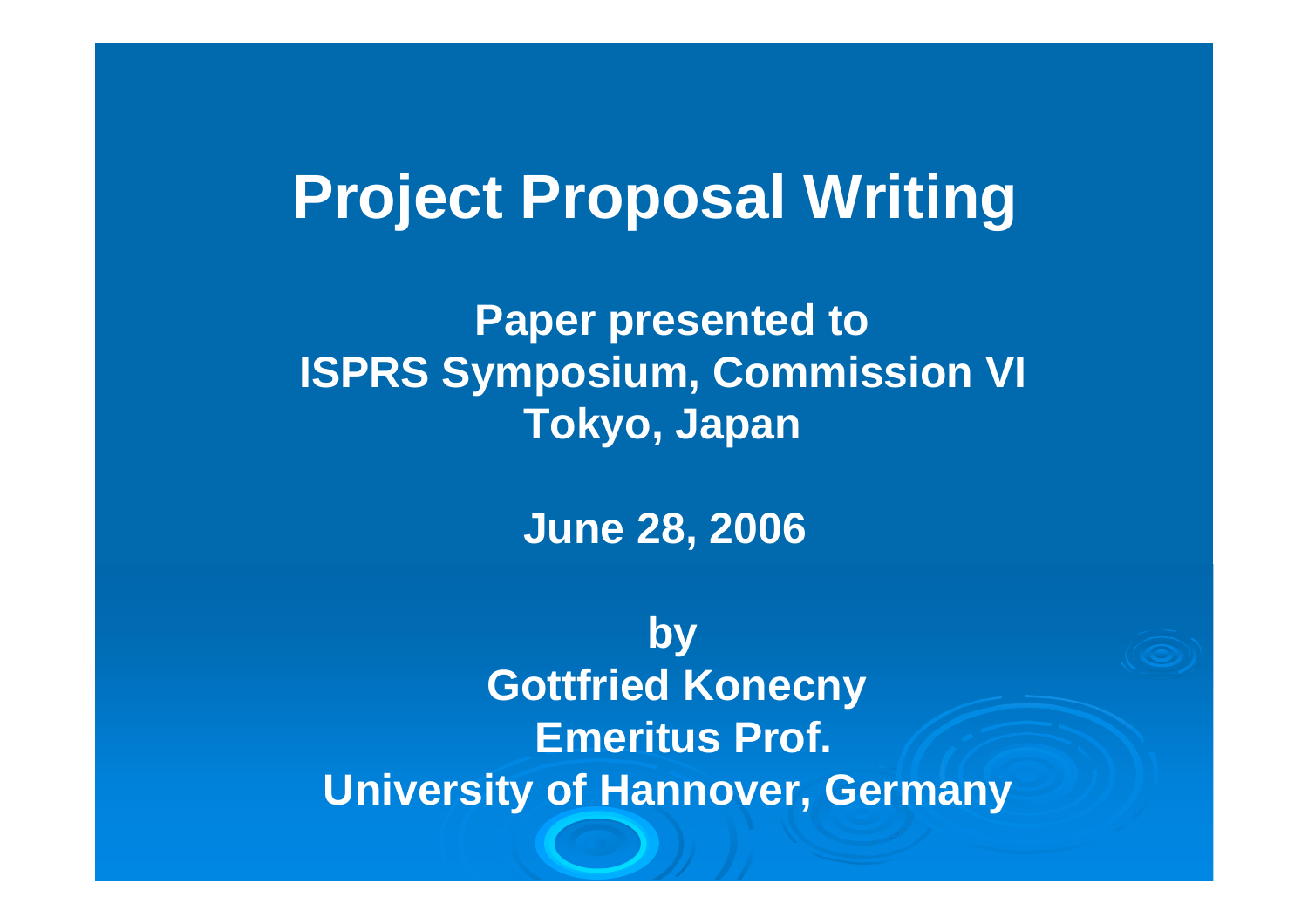# **Content:**

- **1. What is a Proposal**
- **2. Types of Proposals**
- **3. Contents of a Proposal**
- **4. Evaluation Process**
- **5. Do**´**s and Dont**´**s**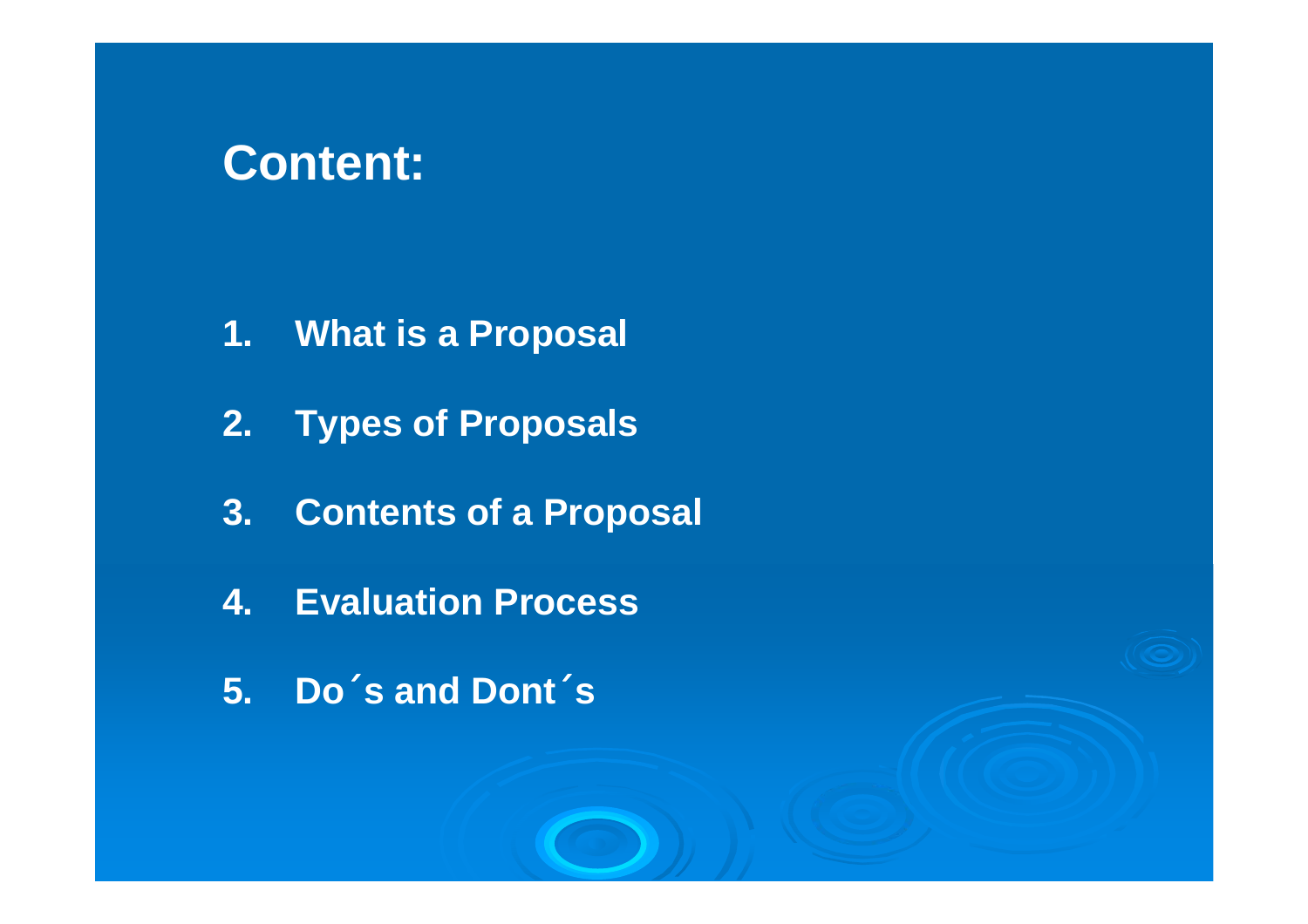# **1. What is a Proposal?**

**The purpose of a proposal is to persuade the reader to do something, in most cases to a sponsor to grant or to provide some funds.**

**A proposal is a written document to a sponsor**

**The sponsor may be public or private**

**Public sponsors in the US are: the National Science Foundation (NSF), in Europe the EU Programs under Framework 6, and the National Research Councils in many countries (e.g. NRC Canada, DFG Germany, British Council, etc.)**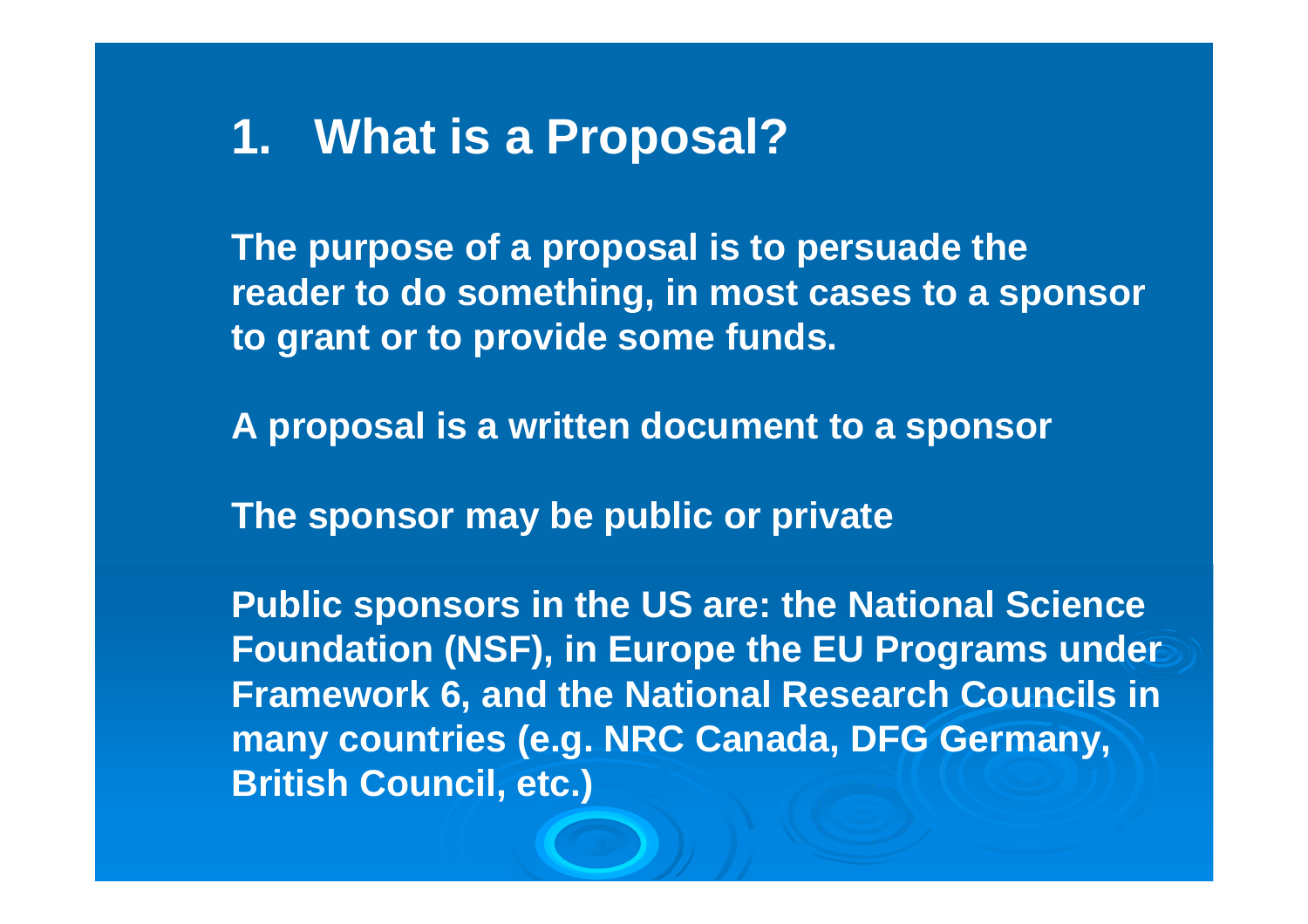# **1. What is a Proposal?**

**Private Sponsors are mainly Foundations:**

**In the US there are 43 000 Private Foundations, awarding 8B\$ annually. These are established by about 1/3 of the 2.5M US Corporations.**

**There is a US Federal Law, that 5% of the market value assets or interest income, whichever is higher must be turned over to non-profit organizations.**

**The conditions for a grant are of course up to the sponsor under the legal constraints**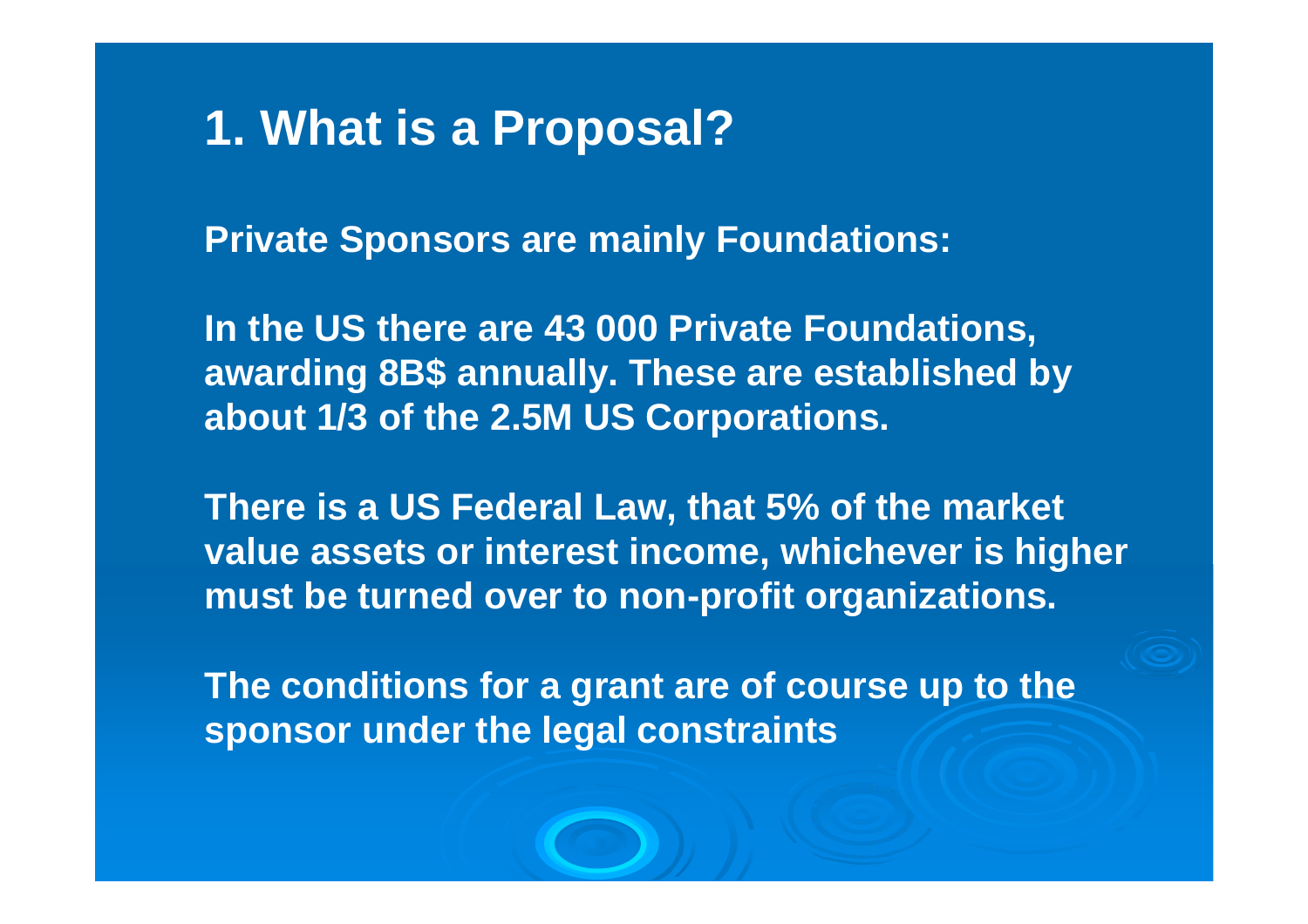# **2. Types of Proposals:**

**The sponsor determines the type of the purpose**

#### **of funding**

- - **Fundamental research (returns expected in 25 years – outcome uncertain)**
- -**Applied research (returns axpected in 15 years**
- -**– outcome predictable)**
- - **Development (returns expected in 5 years**
	- **– outcome expected)**
- **Practical execution of a task (returns expected on project completion)**

**Fundamental Research is mostly funded as a grant with no obligations ("NSF provides funds on merit, not on need")**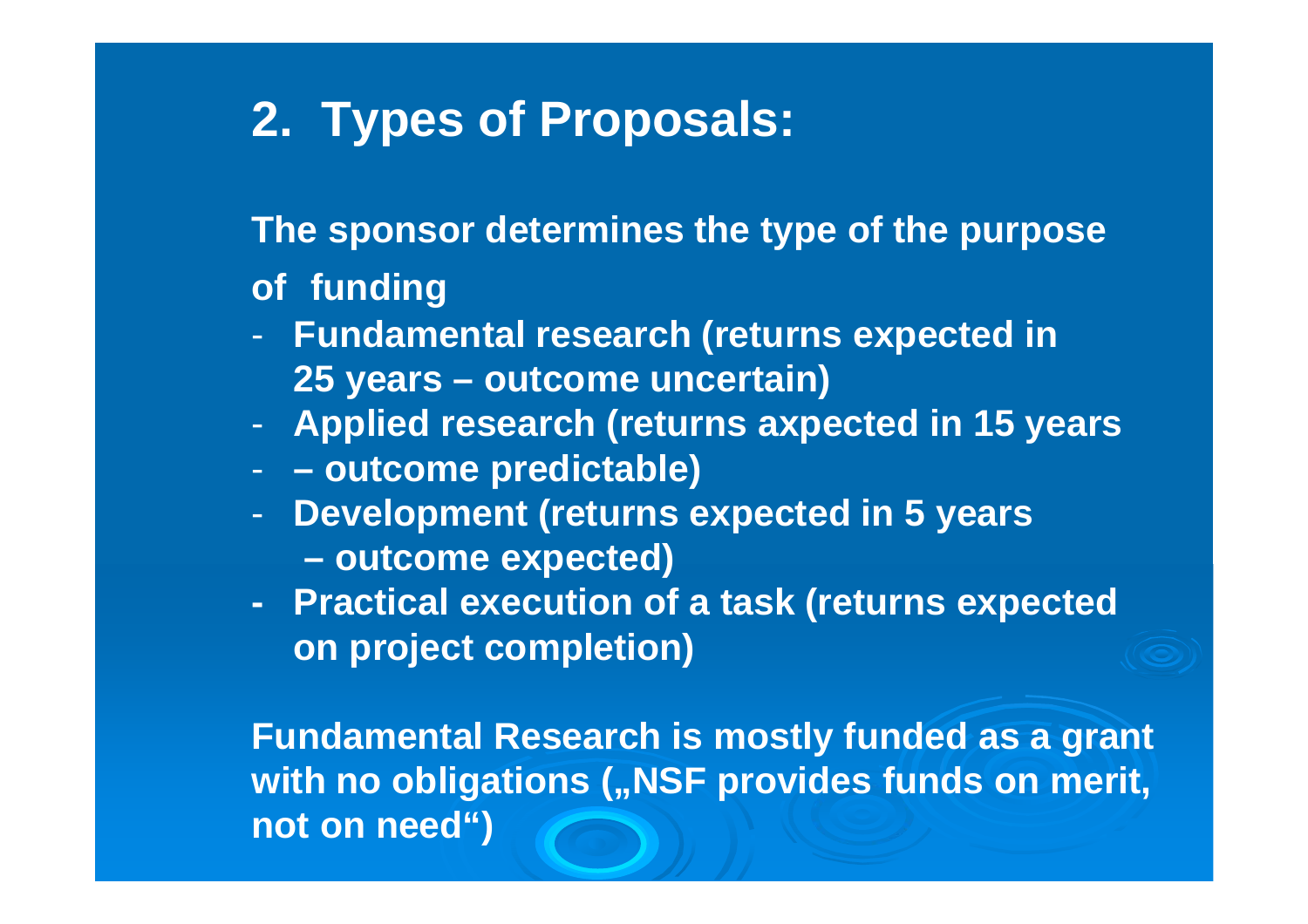# **2. Types of Proposals:**

**Applied Reserch, Development Projects and Practial Implementations are usually funded as a contract with delivery obligations**

**Public Grants or Contracts are more reglemented in form or purpose; applications usually require prescribed forms. The proposals should be between 15 and 100 pages long**

**Private Grants (or Contracts) are usually satisfied with a shorter "letter proposal".**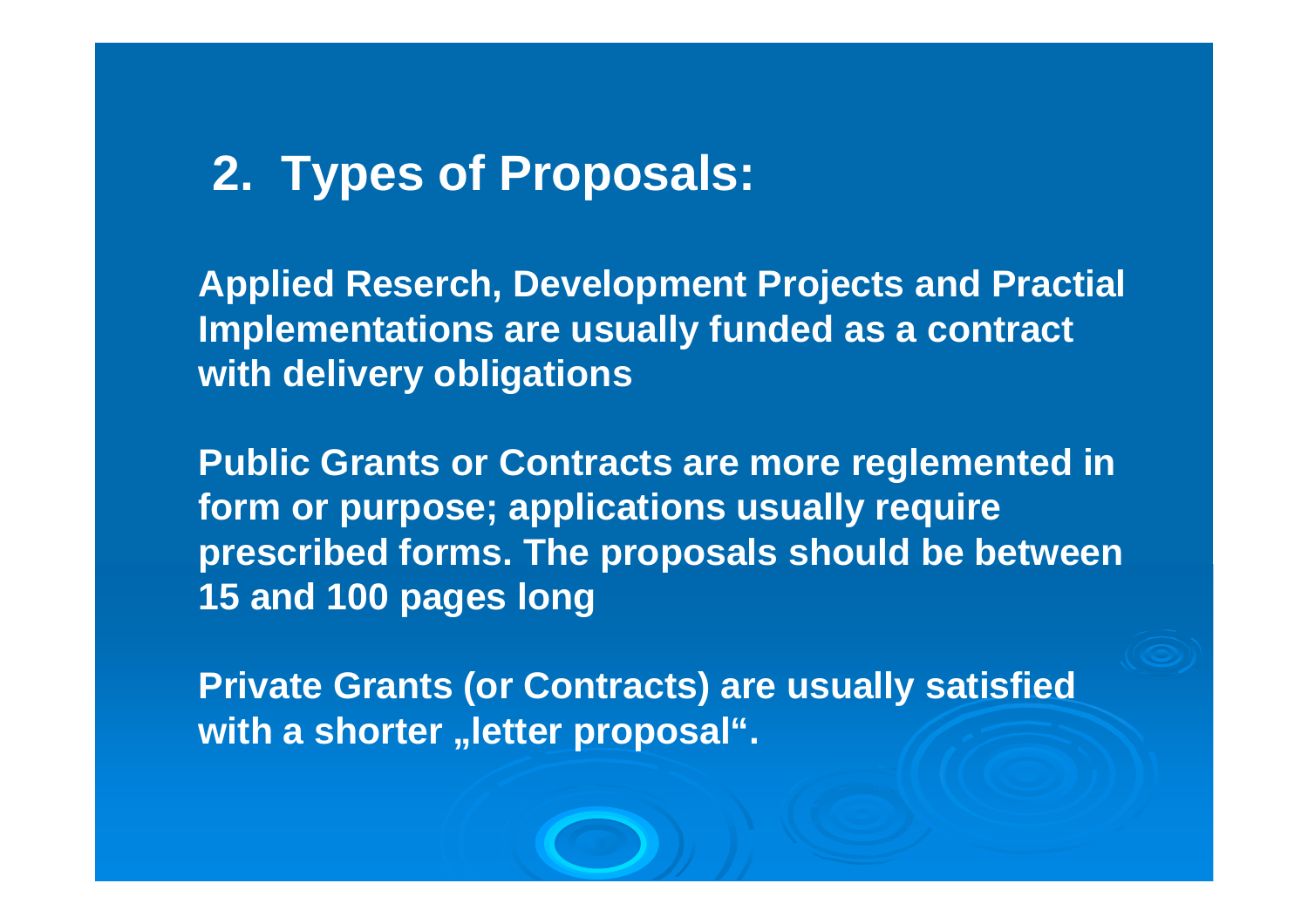# **2. Types of Proposals:**

**The Internet contains many references for writing project proposals, most of which are from the US, which even start at fund raising or the finding of a sponsor.**

**Of interest is a school library project in the US States, for which grant applications must be made by school districts, and their success is based in the quality of the application: (www.schoollibraryjournal.com) New York obtained 1\$ per student California 37\$ per student Oklahoma 70\$ per student Alaska 132\$ per student**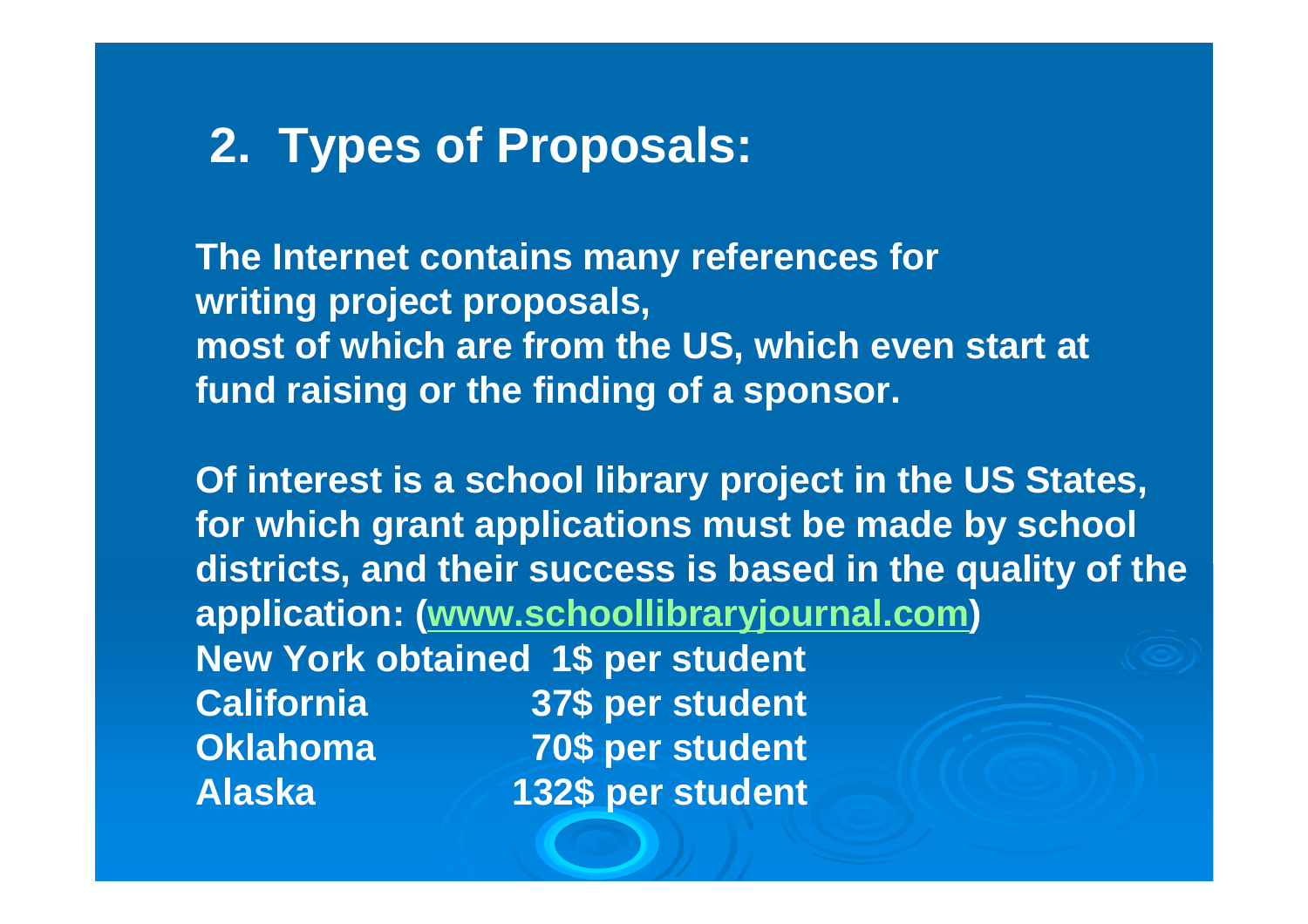**Internet references from the US are: www.foundationcenter.org www.mtsu.edu http://research.microsoft.com www.research.umich.edu www.nsf.gov www.tgci.com www.wpi.edu www.wpi.edu www.mcf.org www.cs.uiowa.edu www.scn.org http://grants.library.wisc.edu www.professionalpractice.asme.org www.gsa.gov/fdac/queryfdac.htm www.jmu.edu**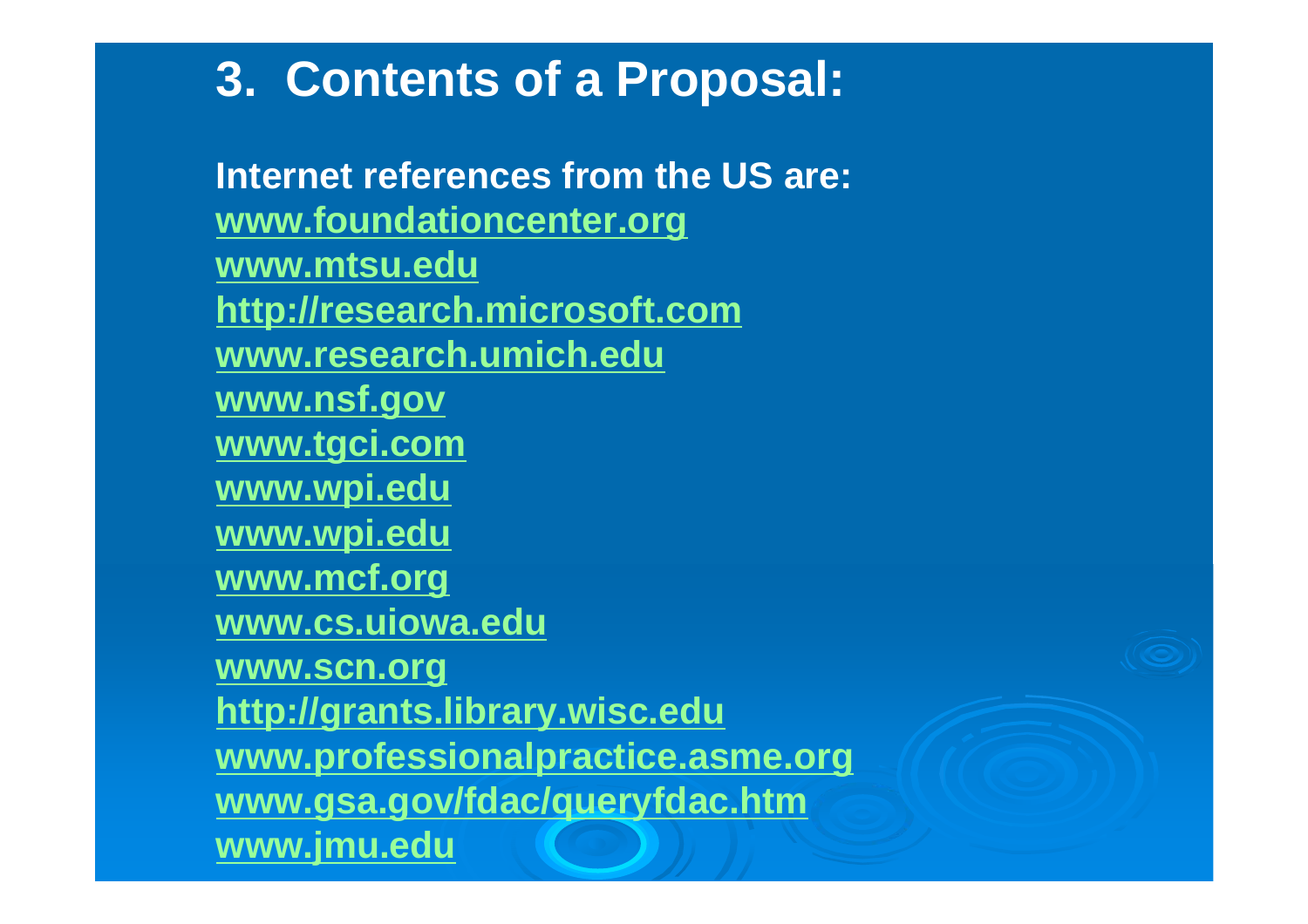**Non-US Internet References:**

**http://scottish-enterprise.com http://ec.europa.eu/research/fp6/index\_en.cmf?p=0\_doc www.funding.aau.dk/eufund.htm www.mdx.ac.uk www.education.monash.au www.biu.ac.il**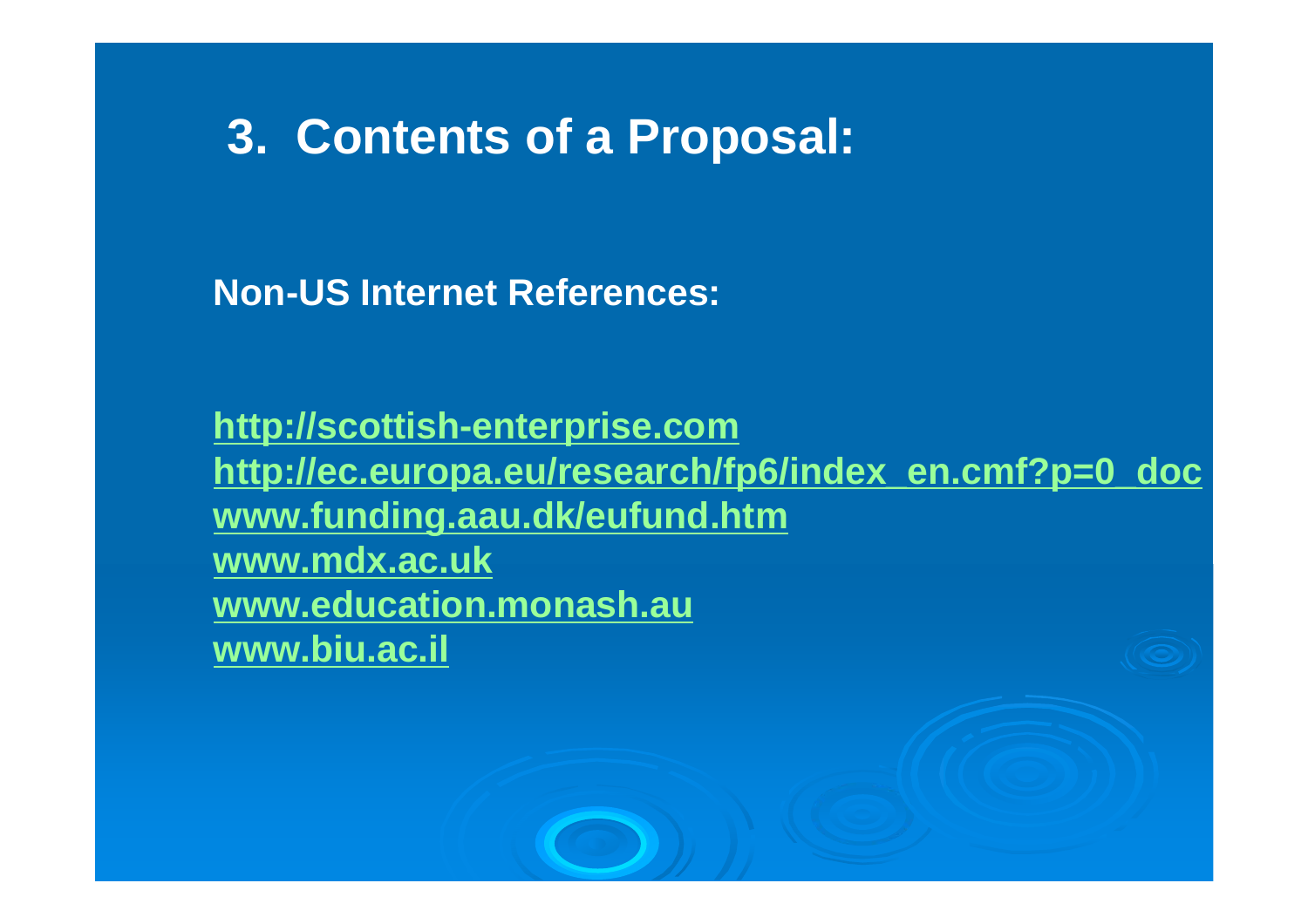**The web recommendations all have a similarrecommendation for the preparations for and the contents of a proposal for a governmental grant or contract:**

**Preparation:**

**Step 1: write for application forms and guidelines if not available on the Internet**

**Step 2: call a past grantee**

**Step 3: call a past reviewer**

**Step 4: contact the program officer**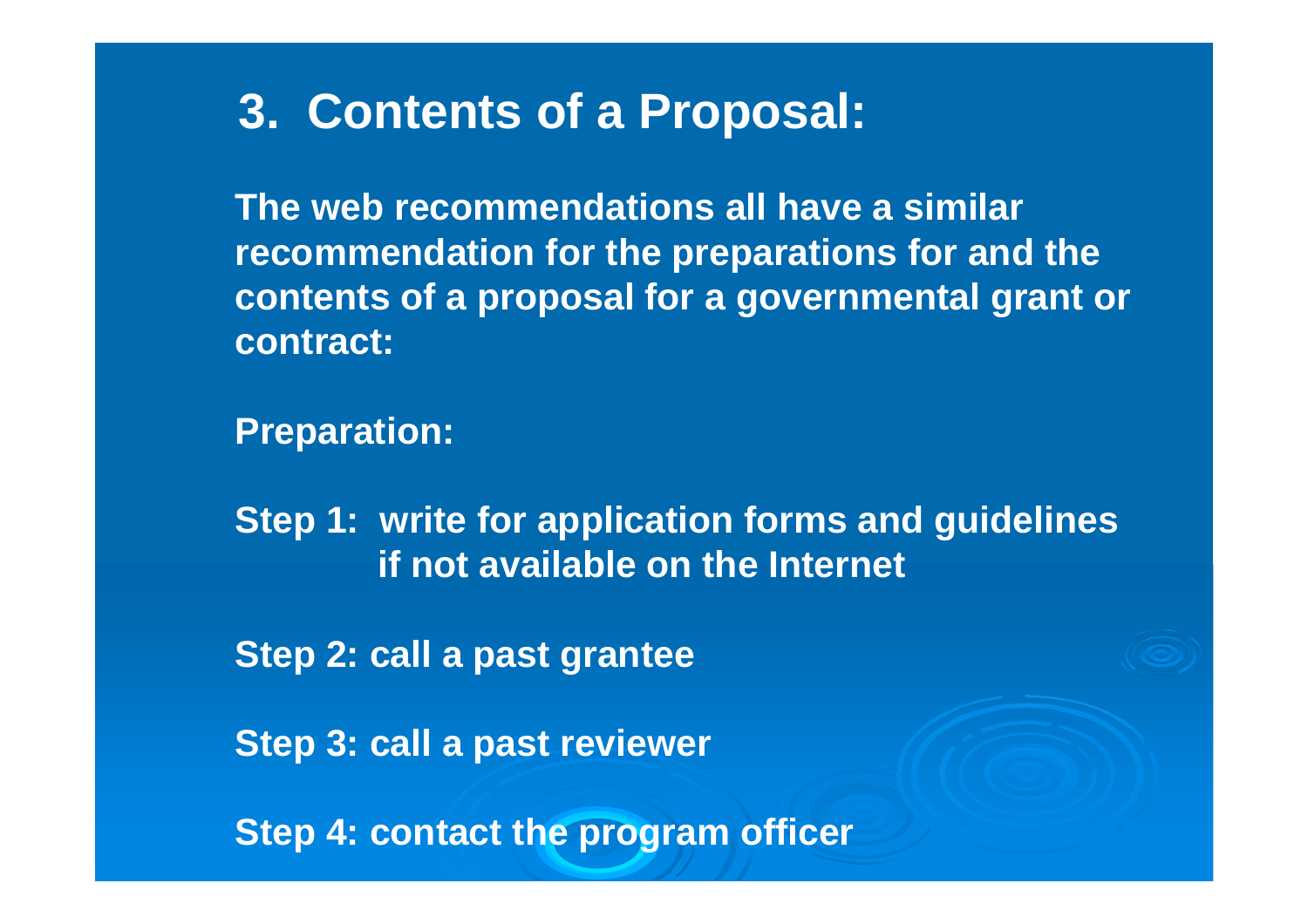### **Proposal Writing:**

- **3.1. Introduction - who are you**
	- **goals**
	- **prove your credibility**
	- **state the problem**

#### **3.2. Problem Statement and Need**

- **demonstrate your understanding**
- **focus on project**
- **relation to larger problems**
- **importance of project**
- **feasibility to solve the problem**
- **- aim to be reached**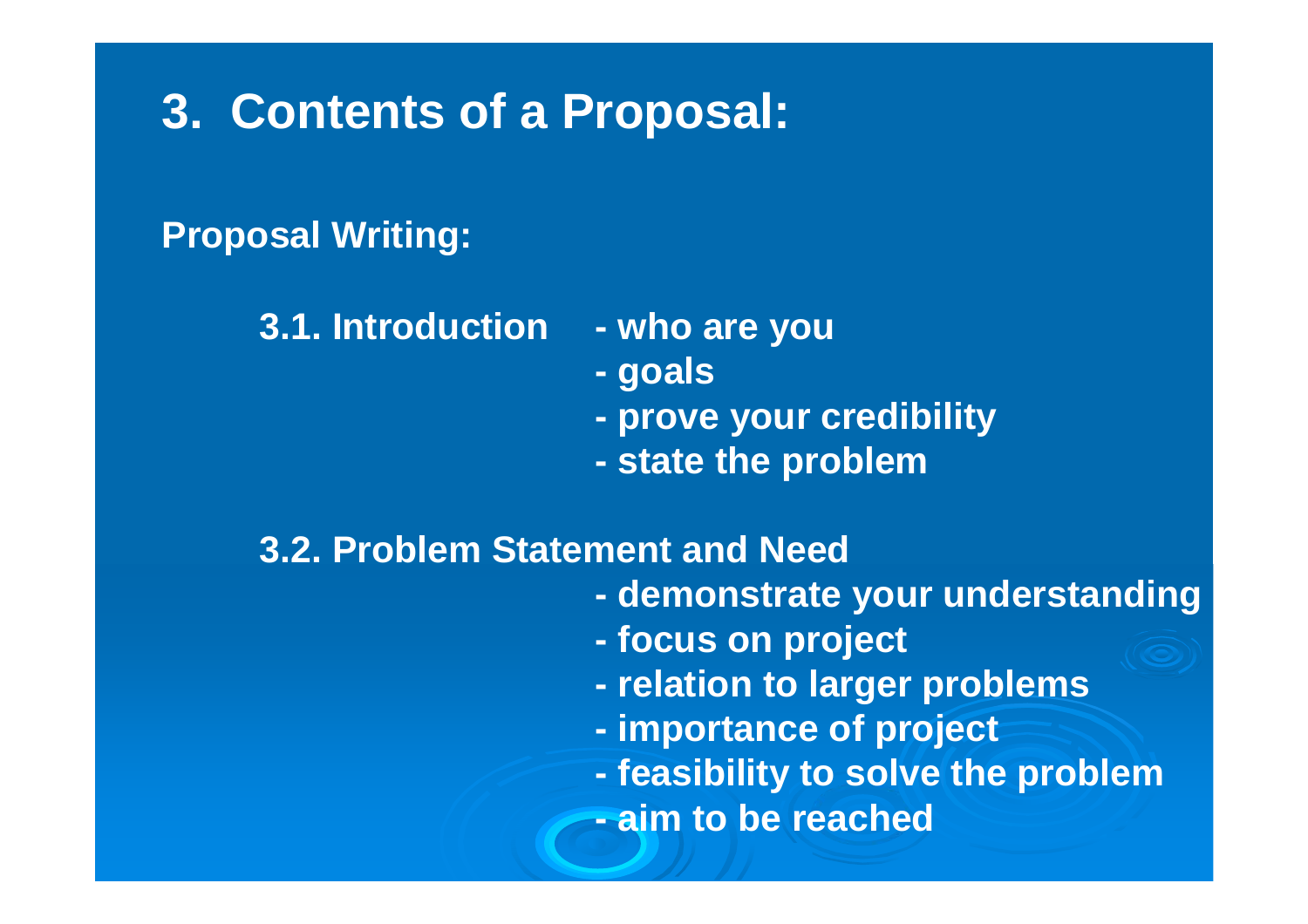### **Proposal Writing:**

**3.3. Objectives - specify the end product (specific, measurable,**

**practical, logical)**

- **3.4. Methods - data collection, use**
- **3.5. Evaluation - to improve project**

**3.6. Budget**

**3.7. Abstract**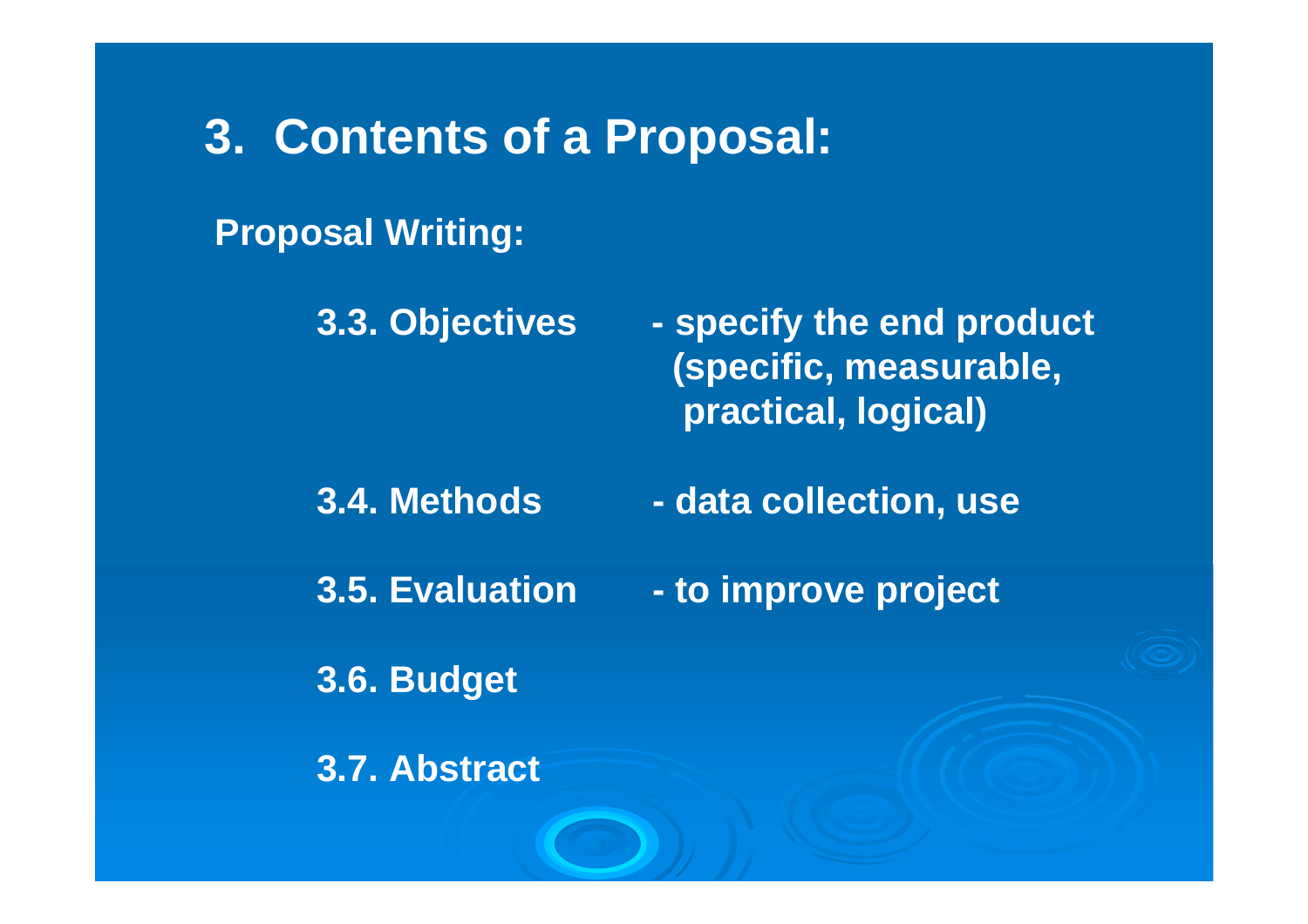**A letter proposal for a prvate sponsor may not need any forms. It should contain a similar (shorter outline):**

- **Part 1 Summary - self identification**
	- **uniqueness**
	- **sponsor expectations**
	- **budget**

**Part 3 ProblemPart 4 Solution Part 6 Budget Part 7 Conclusion**

**Part 2 Sponsor Appeal - why to approach this sponsor**

**Part 5 Capabilities - demonstrate credibility**

**sign by "heavy weight person", multiple application is expected, but notify**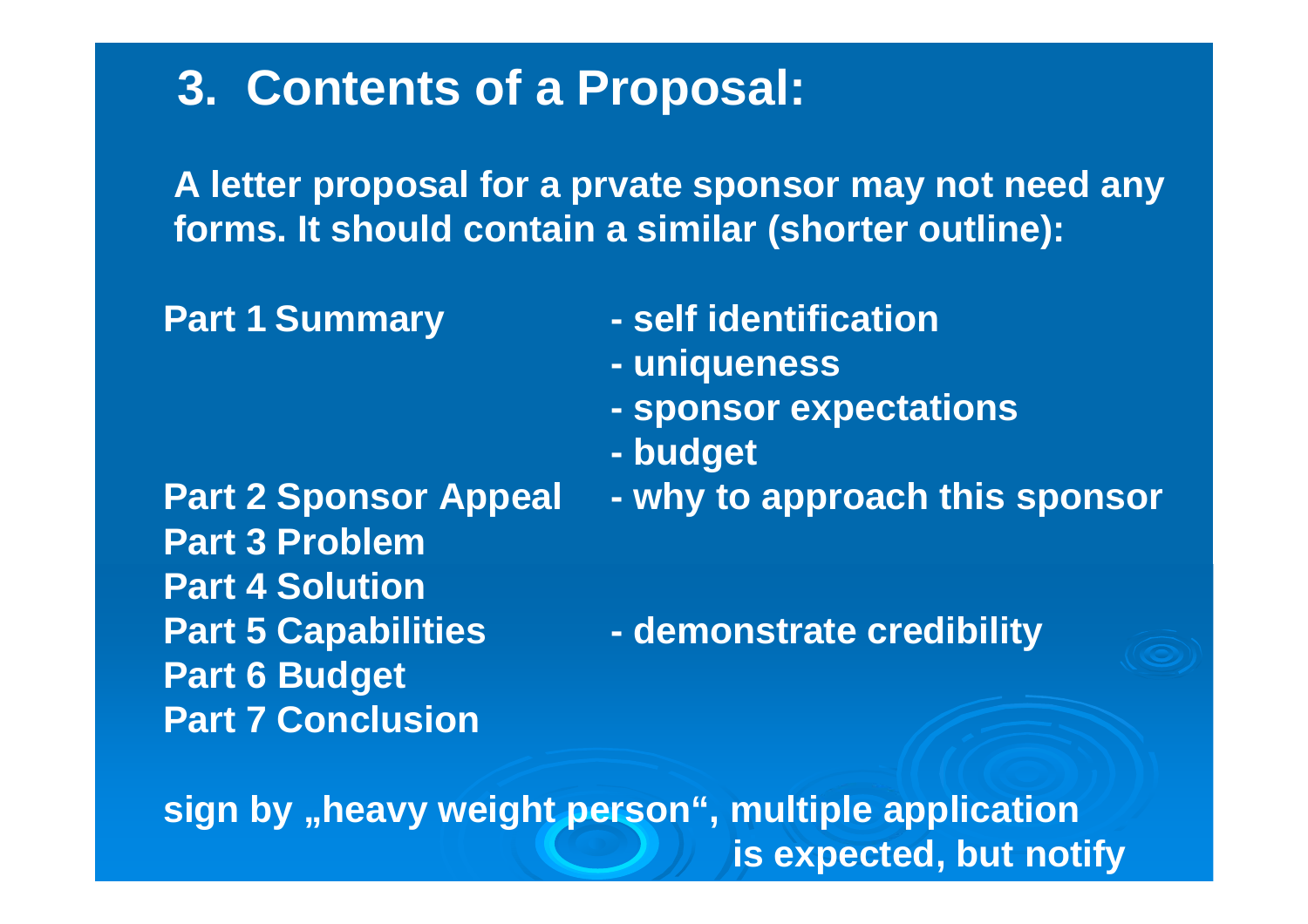# **4. Evaluation Process:**

**As a rule all applications are reviewed by a group of experts.**

**Why are proposals rejected?**

**Problem Statement 58% - problem not important**

- **problem too complex**
- **only of local significance**
- **- premature**
- **Approach 75% - methods unsuited**
	- **description too nebulous**
	- **not thought out**
- **Investigator 55% - not sufficient experience**
	- **- unfamiliar with literature**
	- **poor publication record**
- **Other 16% - resource assessment unrealistic**